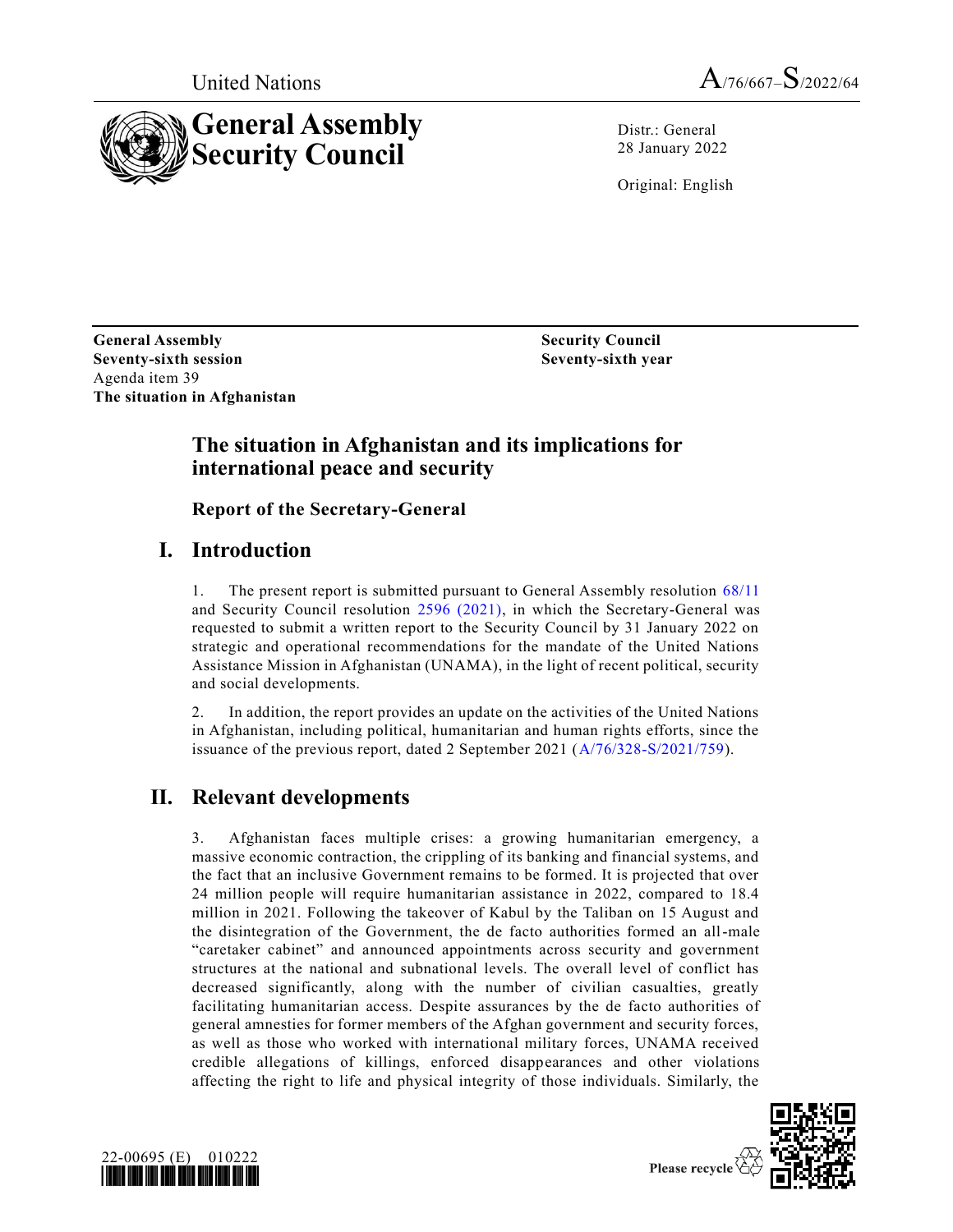fundamental rights and freedoms of Afghan women and girls have been severely curtailed, despite pledges by the de facto authorities to protect women's rights within sharia, including the right to education. The United Nations and, in particular, UNAMA engaged continuously with the de facto authorities to advocate the protection of fundamental rights and freedoms, to form an inclusive administration that reflects the diversity of the Afghan people and to take resolute action to counter the threat of terrorism.

#### **A. Political developments**

4. Following its takeover of Kabul on 15 August, the Taliban announced, on 7 September, an all-male "caretaker cabinet" and other key positions at the national and provincial levels. Haibatullah Akhundzada remained the leader of the Taliban movement, while Mohammad Hassan Akhund was named Prime Minister of the de facto administration, and Abdul Ghani Baradar and Abdul Salam Hanafi were named Deputy Prime Ministers. A third Deputy Prime Minister, Abdul Kabir Mohammed Jan, was named on 4 October. Senior officials at the subnational level, including provincial governors, chiefs of police, heads of departments, mayors and district governors, were also appointed.

5. Despite widespread calls for greater inclusion to reflect the ethnic, political and geographic diversity of Afghanistan and incorporate women, as at 20 December, all 34 provincial governors were male and predominantly Pashtun, with limited representation of other ethnic groups. Numerous reshuffles of subnational positions took place to address internal divisions, but all appointees continue to be Taliban affiliates, mainly religious scholars and clerics, many of whom are on the sanctions list pursuant to Security Council resolution [1988 \(2011\).](https://undocs.org/en/S/RES/1988(2011))

6. On 28 September, the de facto authorities suspended the constitution of 2004, creating a legal vacuum, pending the announced review of the compliance of existing laws with sharia. Only a few decrees and general guidance notes have been issued. On 19 September, the de facto authorities released a guidance note in which media outlets were advised to avoid publishing issues that were contrary to Islam and sharia; regulating, inter alia, dress codes for female journalists; and banning women from acting in films. On 3 December, the Taliban leader issued a decree on the rights of women, which included upholding their right to consent to marriage and instructing the de facto Supreme Court to adjudicate cases involving women. While welcomed by some, the decree was criticized for failing to address the full spectrum of women's rights, including granting women the right to work and girls the right to education beyond grade six, or 11 to 12 years of age. In a general guidance note issued on 7 December, the Taliban leader instructed de facto provincial governors to contact Afghans who were likely to attempt to migrate abroad and address their concerns. In another note issued on 18 December, he emphasized the importance of unity and cooperation in the security and public service sectors. On 26 December, the Ministry for the Promotion of Virtue and Prevention of Vice issued a guidance note in which it stated that women seeking to travel anything other than short distances should not be offered public transportation unless accompanied by a close male relative.

7. On 12 December, the Taliban spokesperson and de facto Deputy Minister of Information and Culture, Zabihullah Mujahid, stated that the "Islamic Emirate" would hold a meeting with Afghan ulama on how to govern the country, noting that the ulama "will share their views on controversial issues, including women's rights". The Taliban continue to use many of the structures formed under the previous Government. On 24 December, the office of the de facto cabinet announced a decision to retain the Independent Commission for Overseeing the Implementation of the Constitution, as well as the Afghanistan Independent Human Rights Commission,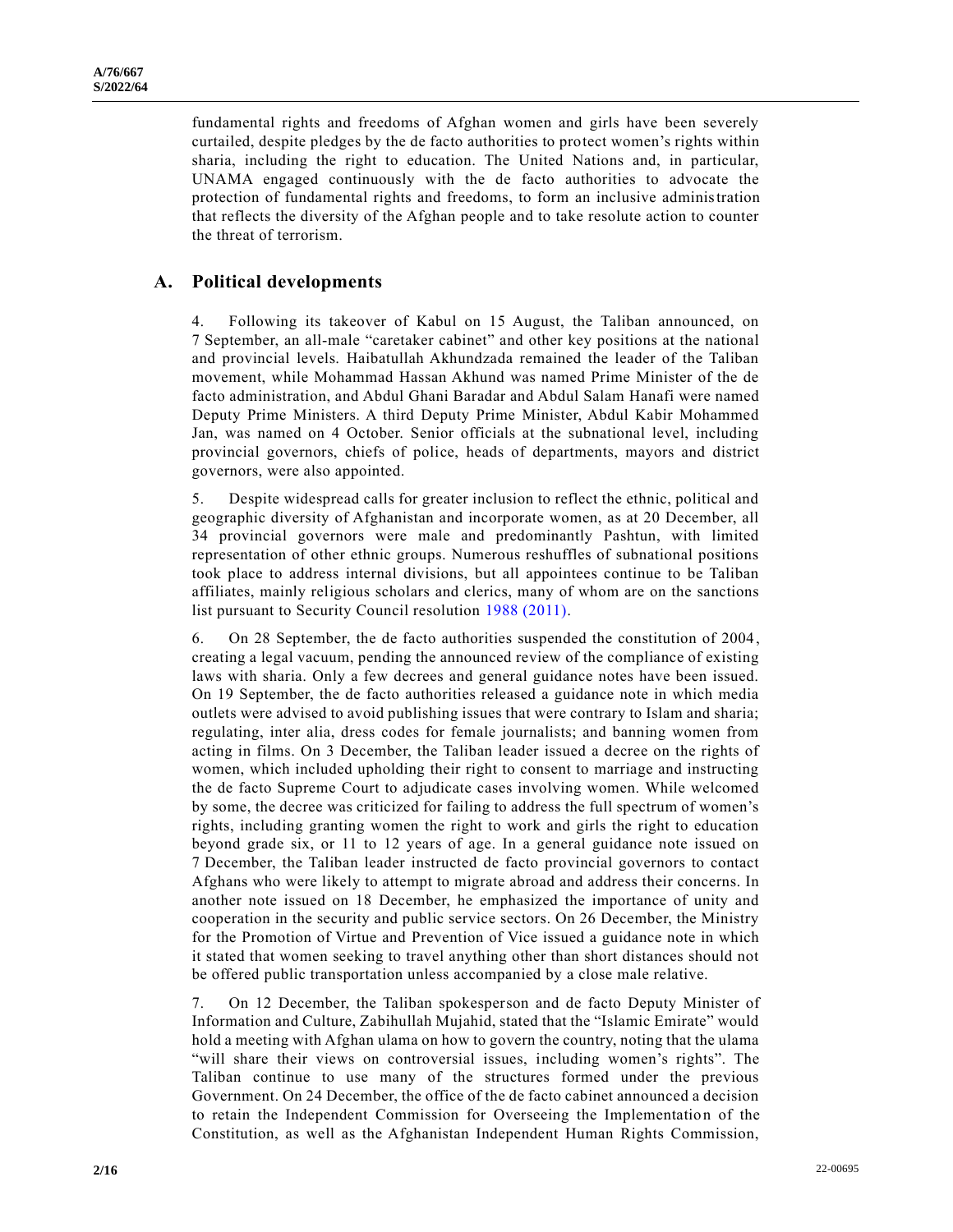although the name of the latter was to be modified. The de facto cabinet also decided to retain the secretariats of the lower and upper houses of the National Assembly, despite the Assembly ceasing to be operational, while abolishing the State Ministry for Parliamentary Affairs. It further announced the dissolution of the State Ministry for Peace, as well as the independent election management bodies, which would be reconstituted if needed, according to the deputy spokesperson for the de facto authorities. There has been no formal decision on the Ministry of Women's Affairs and provincial Departments of Women's Affairs, whose former premises now house offices of the Ministry for the Promotion of Virtue and Prevention of Vice.

8. In the justice sector, a de facto Minister of Justice and a de facto Chief Justice and head of the Supreme Court have been appointed. The applicable legal framework remains unclear, although a review of the compliance of existing legislation with Islamic law is ongoing. On 16 December, the Taliban leader issued a decree appointing 32 directors, heads of departments, judges and other key officials related to the de facto Supreme Court. On 25 December, he appointed a de facto Attorney General, who committed to promoting the accountability and independence of his office under sharia. While numerous judicial positions have been filled across provinces, former judges, prosecutors and lawyers have not been integrated into the justice system of the de facto authorities. Women remain excluded from working in the justice sector.

9. In the security sector, the establishment and operationalization of the security ministries, notably the Ministry of Interior Affairs and the Ministry of Defence, have been priorities for the de facto administration. Sirajuddin Haqqani and Mohammad Yaqoub Omar, son of the late Taliban leader, Mullah Omar, were appointed as the de facto Minister of Interior Affairs and the de facto Minister of Defence, respectively. The de facto authorities declared that the security sector priorities were serving to address the threat of Islamic State in Iraq and the Levant-Khorasan, combat the armed resistance in and around Panjshir province and deal with criminality, border skirmishes, deforestation and counter-narcotics. Uniformed women who previously served in the security sector have been excluded from service. On 11 October, the de facto cabinet established a purging commission to remove "unwanted persons" from the ranks of the Taliban, targeting those engaging in criminal behaviour or who are perceived not to represent Taliban values. Approximately 700 individuals have reportedly been dismissed so far.

10. The administrative and technical capacity of the de facto authorities has been depleted by many former government officials either fleeing the country or going into hiding, as well as by the restrictive policies of the de facto authorities regarding women and by uncertainties about their ability to pay civil servants. In the light of reported acts of reprisals, most former officials are reluctant to return to work despite encouragement by the de facto administration and assurances of an amnesty. The inconsistent payment of salaries and the lack of funds have similarly led to the stalled delivery of basic services. Education for girls continues to be severely curtailed in much of the country, owing mainly to the lack of a clear policy granting girls the right to education but also owing to a shortage of teachers, the reluctance of some families to send girls to school, and economic hardship, as well as inconsistent Taliban policies at the local level. On 20 November, the Ministry of Finance announced that revenue collected between September and November had exceeded 27 billion Afghani (approximately \$300 million), from which it planned to pay the salaries of government employees. By 31 December, staff in 61 out of 63 budget units, including 23 ministries and some line departments in all 34 provinces, reportedly received salary arrears for September and October; however, challenges persisted in the actual processing of salary payments.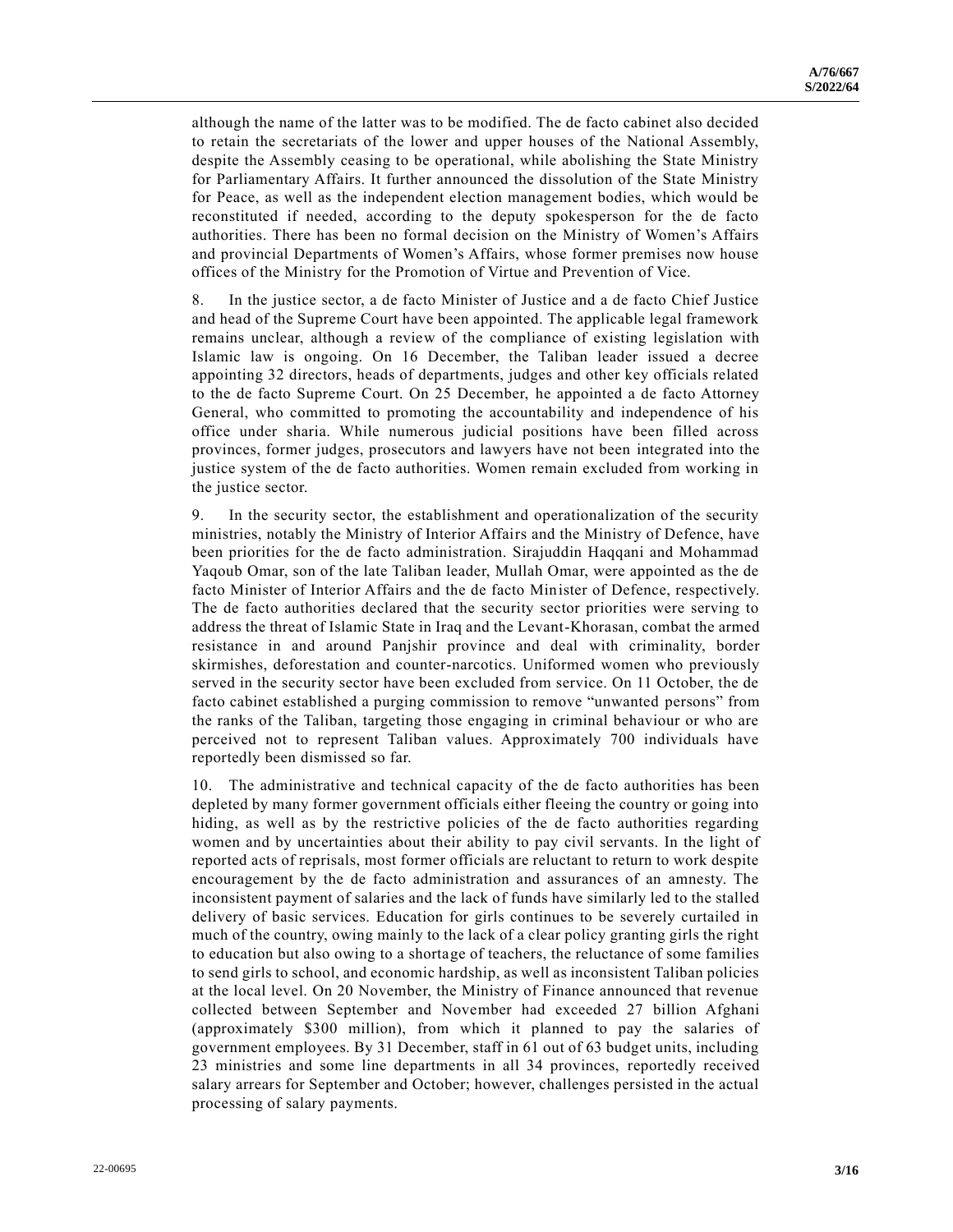11. Currently, the political opposition to the Taliban, which is largely situated outside Afghanistan, is fragmented. A few prominent political actors remain in the country and are occasionally consulted by the Taliban.

12. On 22 September and 12 October, the Group of 20 held extraordinary meetings of ministers for foreign affairs and of leaders, respectively, to discuss the situation in Afghanistan. While most countries had closed their diplomatic representations in Kabul and moved their embassy to Doha since 15 August, the engagement of the international community with the Taliban has gradually increased. On 5 October, the Special Representative of the Prime Minister of the United Kingdom of Great Britain and Northern Ireland for the Afghan Transition, Simon Gass, visited Kabul. On 18 November, the Special Envoy of Germany for Afghanistan and Pakistan, Jasper Wieck, and the Special Envoy of the Netherlands for Afghanistan, Emiel de Bont, as well as the Ambassador-designate of Germany to Afghanistan, Markus Potzel, visited Kabul. On 27 and 28 November, a European Union delegation led by the Special Envoy of the European Union for Afghanistan, Tomas Niklasson, held a dialogue with the de facto authorities in Doha. On 29 and 30 November, a delegation led by the Special Representative of the United States of America for Afghanistan, Thomas West, met with senior Taliban representatives in Doha. On 2 December, a Taliban delegation led by the de facto Minister for Foreign Affairs, Amir Khan Motaqi, met with the representatives of 16 countries in Doha, calling upon all countries to "open a new chapter of positive relations". On 6 December, the General Assembly approved the decision of the Credential Committee to defer the decision on the representation of Afghanistan at the United Nations. On 12 December, the de facto Minister of Justice, Sheikh Abdul Hakim Shar'i, called upon foreign countries to recognize the de facto Afghan government, claiming that the "Islamic Emirate" had met international standards.

13. Senior United Nations officials and senior UNAMA leadership engaged regularly with the de facto authorities to advocate the protection of fundamental rights and freedoms, to form an inclusive administration that reflected the diversity of the Afghan people and to take resolute action to counter the threat of terrorism. UNAMA has also engaged with provincial-level de facto officials on the safety and security of United Nations premises, assets and personnel, as well as on issues of fundamental rights, in particular the right of girls to education and the right of women to participation.

14. UNAMA continued to engage with political and civil society stakeholders, including the Civil Society Joint Working Group and a number of women's organizations, to gauge their access to the de facto authorities and the attitudes of those authorities to inclusion, participation and civic space. Civil society representatives expressed concerns regarding the closure of offices and the seizure of some of their assets. Women raised concerns over the curtailment of their participation in public and political life and freedom of movement; increased ge nderbased violence; forced marriages; the imposed dress code; the restriction of freedom of expression and of assembly; the restriction of the role of women in humanitarian delivery; and the closure of women's shelters. They stressed the dire economic situation disproportionately affecting women and called for funding to be made available. They further requested the international community to encourage the Taliban to support enhanced civic space, including the protection of women's rights.

#### **B. Security**

15. During the reporting period, the security dynamics changed significantly following the Taliban declaration, on 6 September, of the end of its military offensive against government forces. There has been a significant decline in the overall number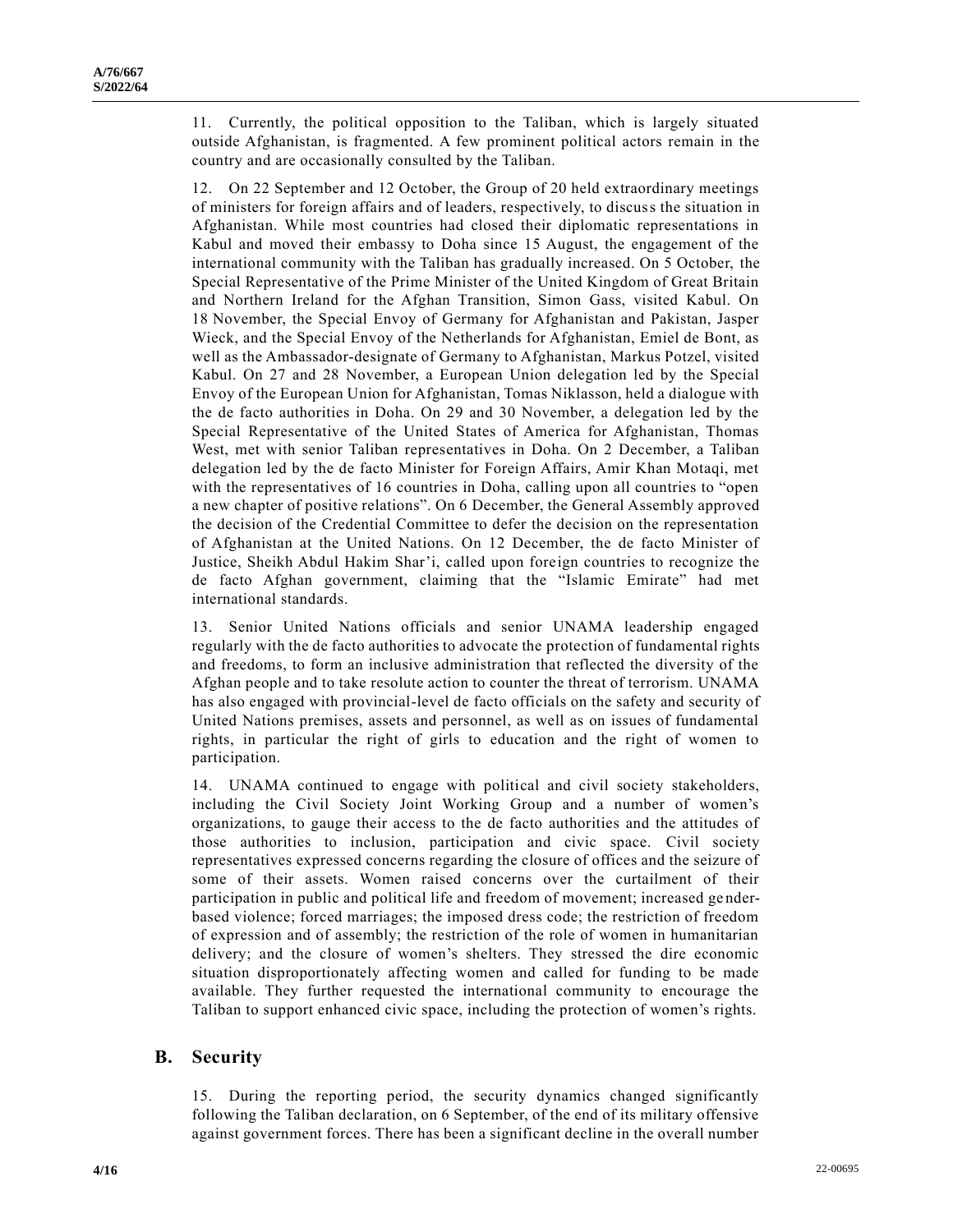of conflict-related security incidents as well as civilian casualties since then. Between 19 August and 31 December, the United Nations recorded 985 security-related incidents, a 91 per cent decrease compared to the same period in 2020. The number of security incidents fell significantly after 15 August, from 600 to fewer than 100 incidents per week. Available data indicate that armed clashes decreased by 98 per cent, from 7,430 to 148 incidents; air strikes by 99 per cent, from 501 to 3; detonations of improvised explosive devices by 91 per cent, from 1,118 to 101; and assassinations by 51 per cent, from 424 to 207. There has been an increase in other types of security incidents such as crime amid a rapid deterioration of the economic and humanitarian situation. The eastern, central, southern and western regions accounted for 75 per cent of all recorded incidents, with Nangarhar, Kabul, Kunar and Kandahar the most conflict-affected provinces. Despite the reduction in violence, the de facto authorities encountered several challenges, including an increase in attacks against their members. Some of the attacks are attributed to the National Resistance Front comprising some figures from the former Government and opposition. These groups have been operating primarily in Panjshir Province and the Andarab district of Baghlan Province but have not made significant territorial inroads. Armed clashes are regularly documented, along with forced displacement and communication outages. Intra-Taliban tensions along ethnic lines and competition for positions have also resulted in violence, such as the armed clash between Taliban forces in Bamyan city on 4 November.

16. The de facto authorities made efforts to consolidate their control of the border areas amid concerns of neighbouring countries that extremist groups might launch attacks on their territories from Afghan soil. Tensions and security incidents have been reported in the areas of Afghanistan bordering Iran (Islamic Republic of), Pakistan, Tajikistan and Turkmenistan, including incidents between Taliban and Iranian border forces on 21 August and 1 November, and a deadly stampede at the Afghanistan-Pakistan border crossing in Spin Boldak on 31 October. Tensions between Tajikistan and the de facto authorities escalated with the deployment of Taliban and Tajik forces and reports of the presence in northern Afghanistan of ISIL-KP cells and of Afghan opposition figures associated with the National Resistance Front.

17. Attacks claimed by or attributed to ISIL-KP increased and expanded beyond the movement's previous areas of focus in Kabul and eastern Afghanistan. Between 19 August and 31 December, the United Nations recorded 152 attacks by the group in 16 provinces, compared to 20 attacks in 5 provinces during the same period in 2020. In addition to the de facto authorities, the group also targeted civilians, in particular Shia minorities, in urban areas. ISIL-KP claimed responsibility for suicide attacks on a Sunni mosque in Kabul on 3 October and on two Shia mosques in Kunduz and Kandahar cities on 8 and 15 October, in addition to an attack on a military hospital in Kabul on 2 November. Two attacks in western Kabul on 10 December targeting a predominantly Shia/Hazara neighbourhood remain unclaimed. The de facto authorities claim to have prioritized operations against ISIL-KP and report surrenders of its affiliates.

18. Between 19 August and 31 December, the United Nations documented 196 incidents directly affecting the United Nations, primarily its personnel, including 111 cases of intimidation, 39 crime-related incidents, 10 arrests and 30 incidents affecting United Nations compounds, offices and property. The total represents a significant increase from the 34 incidents recorded during the same period in 2020. At the same time, United Nations agencies continued their operations countrywide with all major and some minor routes assessed and cleared for use.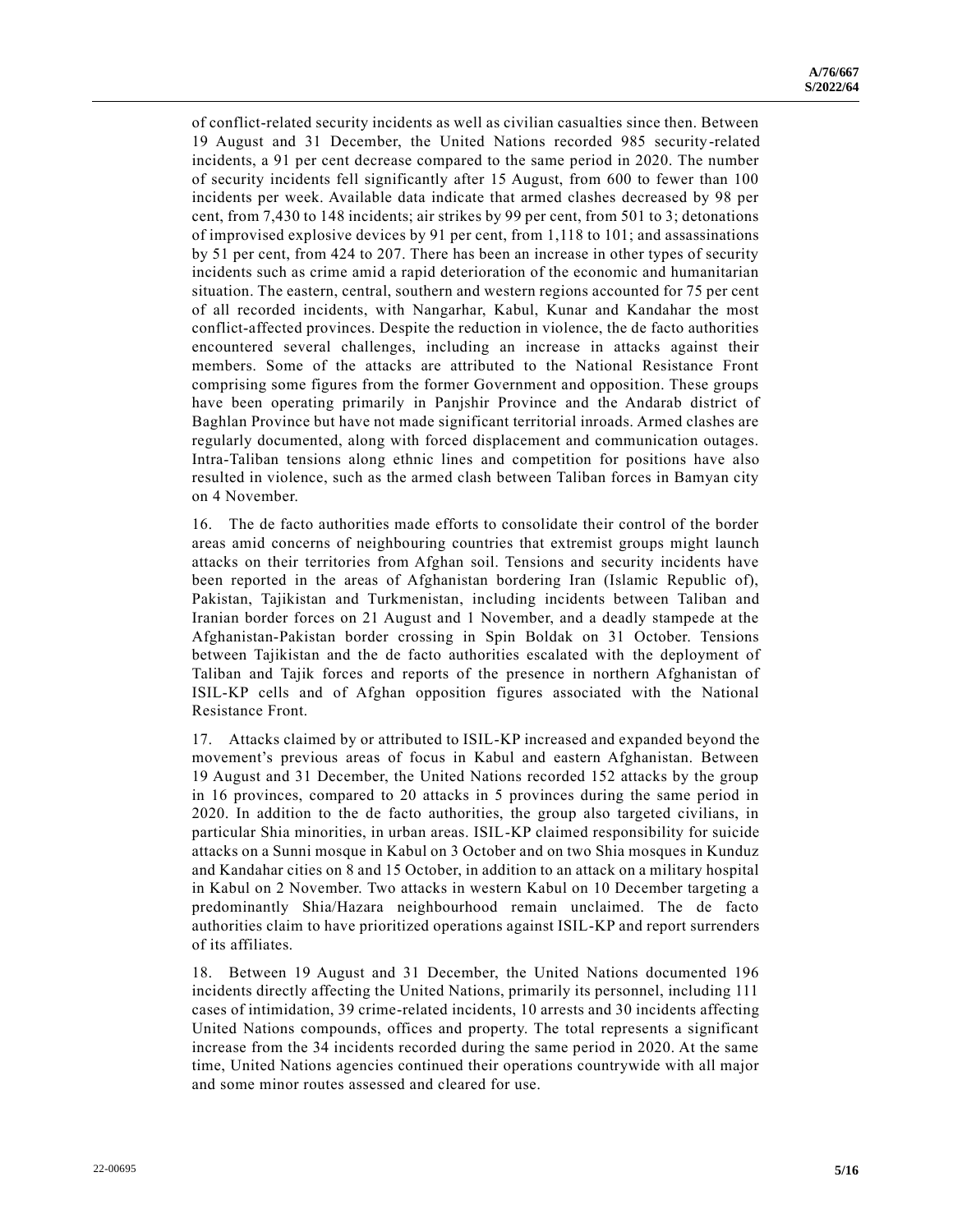#### **C. Regional cooperation**

19. Regional countries continued to call for the formation of an inclusive Government of Afghanistan; humanitarian assistance; human rights protection, including for women and minorities; the combating of the narcotics trade and terrorism; and action to address the protracted situation of Afghan refugees. Six countries neighbouring Afghanistan convened a virtual meeting of their special representatives on 5 September, followed by a meeting of ministers for foreign affairs on 9 September, both chaired by Pakistan, at which the Taliban was urged to form an inclusive Government and to ensure that international terrorist groups would not gain a foothold in the country. On 27 October, at a meeting held in hybrid format virtually and in Tehran, the six Ministers for Foreign Affairs and the Minister for Foreign Affairs of the Russian Federation reiterated their concern over the situation in Afghanistan and called for a broad-based political structure.

20. On 12 September, the Deputy Prime Minister and Minister for Foreign Affairs of Qatar, Mohammed bin Abdulrahman bin Jassim Al Thani, visited Afghanistan to discuss with the de facto officials ways to promote peace in Afghanistan and the operation of Kabul airport. He noted the importance of concerted efforts to combat terrorist organizations that threatened the stability of Afghanistan and urged the authorities to engage all Afghan parties in national reconciliation.

21. On 16 and 17 September, the Heads of State of the Shanghai Cooperation Organization met in Tajikistan. They agreed on the need for increased humanitarian aid and for maintaining dialogue with the de facto authorities.

22. The special envoy of China and the special representatives of Pakistan and the Russian Federation met with the de facto Taliban Prime Minister in Kabul on 21 September. They also met the former President of Afghanistan, Hamid Karzai, and the former Chief Executive Officer of Afghanistan, Abdullah Abdullah, who indicated that discussions had covered current developments in the country and the need for peace, stability, women's rights, universal education and an inclusive Government, as well as regional cooperation.

23. On 7 October, the Minister for Foreign Affairs of Uzbekistan, Abdulaziz Kamilov, visited Kabul to discuss humanitarian assistance and energy and transportation projects with de facto officials. On 16 October, a Taliban delegation visited Termiz, Uzbekistan, to discuss economic ties, electricity and railway connections and other bilateral issues. On 14 November, the Special Representative of the President of Uzbekistan for Afghanistan and officials from the Min istry of Transport of Uzbekistan visited Mazar-e Sharif to discuss bilateral projects, including airport rehabilitation.

24. On 15 October, the Minister for Foreign Affairs of Turkey, Mevlüt Çavuşoğlu, said that the formation of an inclusive Government and the rights of women and girls had been discussed at a meeting with a Taliban delegation led by the de facto Minister for Foreign Affairs. Mr. Çavuşoğlu stressed the need to release the frozen financial assets of Afghanistan to avoid the economic collapse of the country and asked concerned countries to show flexibility.

25. On 17 October, a delegation from Kazakhstan headed by the Special Representative for International Cooperation, Erzhan Kazykhanov, visited Kabul to discuss humanitarian assistance and the resumption of trade and economic ties with Afghanistan. The Minister of Trade and Integration of Kazakhstan headed a delegation to Kabul on 25 December to discuss bilateral trade ties.

26. On 20 October, special representatives of China, India, Iran (Islamic Republic of), Kazakhstan, Kyrgyzstan, Pakistan, the Russian Federation, Tajikistan,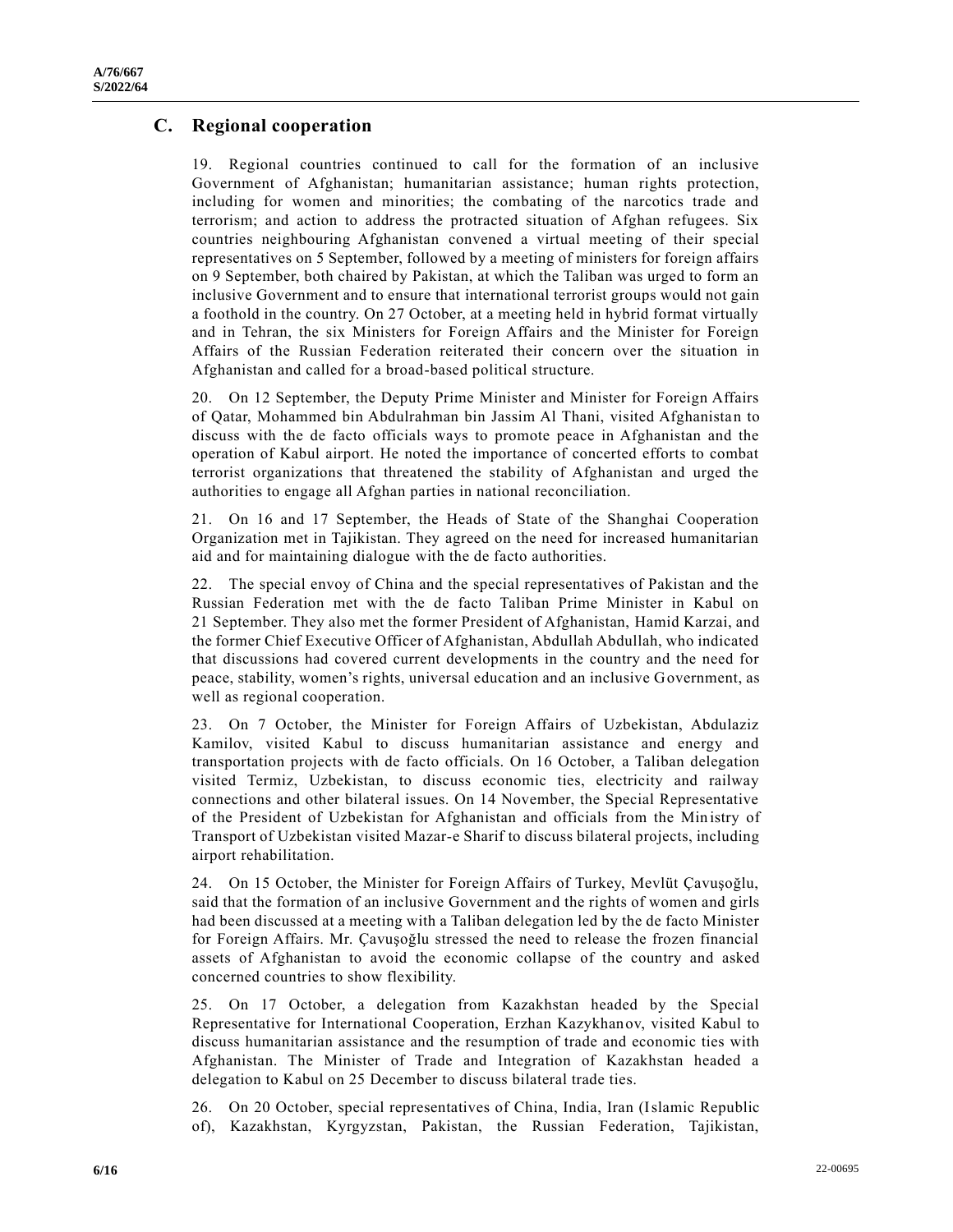Turkmenistan and Uzbekistan, as well as a delegation led by the de facto Second Deputy Prime Minister of Afghanistan, Mr. Hanafi, met in Moscow for consultations on Afghanistan. Participants agreed on the need for a consolidated international effort towards providing humanitarian and economic assistance to the Afghan people.

27. The Minister for Foreign Affairs of Pakistan, Makhdoom Shah Mahmoud Hussain Qureshi, visited Kabul on 21 October to discuss the management of border crossings, humanitarian aid and counter-terrorism with de facto officials. A delegation led by the de facto Minister for Foreign Affairs conducted a return visit to Pakistan from 10 to 13 November. On 11 November, a meeting of the extended troika, comprising China, Pakistan, the Russian Federation and the United States, was hosted in Islamabad to discuss the situation in Afghanistan.

28. On 25 October, a Taliban delegation met the Minister for Foreign Affairs of China, Wang Yi, in Doha. A Taliban spokesperson stated that the sides had discussed the political and economic situation in Afghanistan and agreed to create three joint committees.

29. On 30 October, the Minister for Foreign Affairs of Turkmenistan, Rashid Meredov, visited Kabul. He discussed projects including the Turkmenistan - Afghanistan-Pakistan-India natural gas pipeline with de facto officials.

30. On 10 November, India hosted the third regional security dialogue on Afghanistan in New Delhi, with national security advisers from countries neighbouring and in the region of Afghanistan. In their Delhi Declaration, participants reiterated their support for a peaceful, secure and stable Afghanistan while emphasizing respect for its sovereignty.

31. On 19 December, the Organization of Islamic Cooperation held its seventeenth "extraordinary" summit of ministers for foreign affairs, in Pakistan, which was focused on the humanitarian situation in Afghanistan. The de facto Minister for Foreign Affairs attended the meeting. The Organization announced the establishment of a humanitarian trust fund for Afghanistan under the aegis of the Islamic Development Bank and appointed Tariq Ali Bakheet as its Special Envoy for Afghanistan.

# **III. Human rights**

32. Despite announcements of general amnesties for former members of the Government, its security forces and those who worked with international military forces, UNAMA continued to receive credible allegations of killings, enforced disappearances and other violations regarding those individuals. Since 15 August, UNAMA has received allegations of more than 100 such killings that it determined to be credible, of which more than two thirds were alleged to have been extrajudicial killings committed by the de facto authorities or their affiliates. UNAMA also received credible allegations of the extrajudicial killing of at least 50 individuals suspected of affiliation with ISIL-KP.

33. Human rights defenders and media workers continued to be subjected to attack, intimidation, harassment, arbitrary arrest, ill-treatment and killing. Eight civil society activists were killed (three by the de facto authorities, three by ISIL-KP, and two in cases that could not be attributed), and 10 were subjected to temporary arrests, beatings and threats by the de facto authorities. Two journalists were killed (one by ISIL-KP; the other case could not be attributed) and two were injured by unknown armed men. Out of 44 cases of temporary arrests, beatings and threats or intimidation documented by UNAMA, 42 were attributed to the de facto authorities, while 2 cases could not be attributed. Many media outlets closed for financial reasons and owing to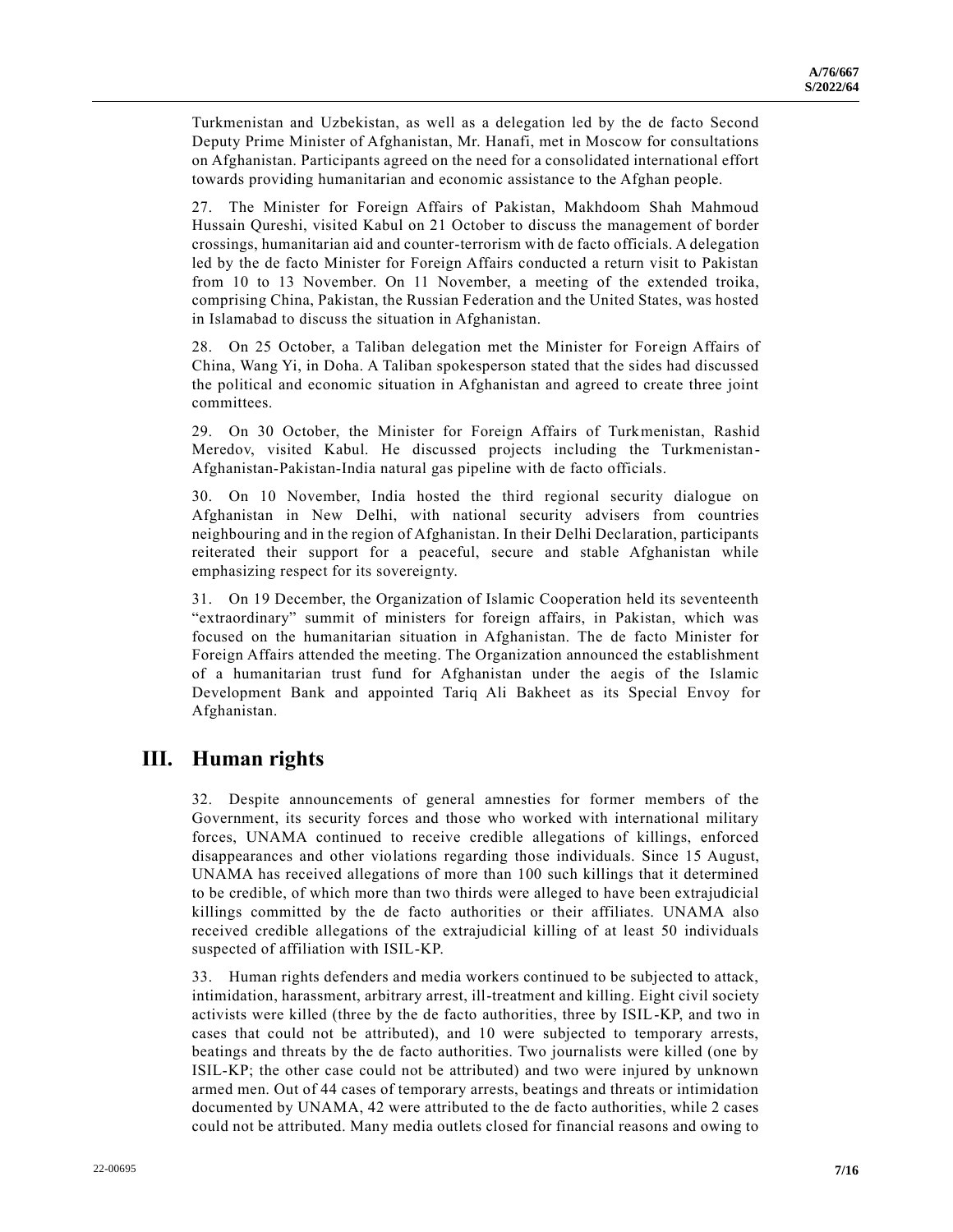content restrictions imposed by the de facto authorities. On 16 September, 100 Afghan journalists issued an appeal for protection guarantees, especially for women journalists, and for media outlets to be allowed to continue to function.

34. While the significant decrease in armed conflict in most parts of Afghanistan after 15 August led to a drastic reduction in civilian casualties from ground engagements and air strikes, UNAMA continued to document civilian casualties of improvised explosive devices and explosive remnants of war. From 15 August to 31 December 2021, UNAMA documented more than 1,050 civilian casualties, including more than 350 civilian deaths. Suicide and non-suicide improvised explosive devices, attributed almost entirely to ISIL-KP, accounted for more than 850 civilian casualties, including nearly 300 deaths, and consisted mainly of sectarian attacks targeting civilians. Explosive remnants of war caused nearly 100 civilian casualties, mainly children; targeted killings related to ongoing armed conflict resulted in more than 50 civilian casualties; ground engagements between the de facto authorities and ISIL-KP or resistance groups resulted in almost 20 civilian casualties; and one aerial attack by the United States on 29 August, targeting ISIL-KP, resulted in the deaths of 10 civilians.

35. The Ministry of Justice seized authority from the Afghanistan Independent Bar Association to issue licences to lawyers and appointed a caretaker for the Association on 24 November. The Ministry relayed to UNAMA that lawyers licensed by the Ministry would work independently and unimpeded and that women lawyers would be allowed to work in line with the necessary requirements.

36. On 23 November, the de facto Prime Minister of Afghanistan instructed the de facto authorities to respect and protect the rights of detained persons under sharia, including by limiting the duration of detention. Nevertheless, UNAMA continued to receive reports of detainees not being brought before courts or other dispute resolution mechanisms.

37. The ravaged economy has exacerbated the coping mechanisms of families, giving rise to critical concerns for the protection of women and children from exploitation and abuse, including trafficking, the selling of children, child marriage, the recruitment and use of children by armed forces, and child labour. With the female labour force largely confined to the home and the persistence of general unemployment for both women and men, unconfirmed reports indicate that this reality has contributed to a rise in domestic violence. Survivors currently have no recourse to formal justice, given the still unclear legal and judicial system in force across Afghanistan, nor to services supporting survivors of gender-based violence. Since 15 August, the United Nations has received reports that the ranks of the de facto authorities continue to include children, as well as reports of the attempted recruitment of children by ISIL-KP.

38. The de facto authorities clamped down on peaceful protests (including by women claiming their right to work, to freedom of movement, to education and to political participation) and issued an instruction on 8 September prohibiting unauthorized assemblies. Between October and December, protests largely abated, although some continued, mainly involving teachers and health and other workers protesting the non-payment of salaries. Women's groups increasingly resorted to holding peaceful assemblies behind closed doors and using social media to disseminate their advocacy messages.

39. While the de facto authorities have initiated attempts to regularize property ownership, local conflicts related to land and property rights continued to emerge, including reports of forced evictions, mostly of minority groups, facilitated or tolerated by the de facto authorities.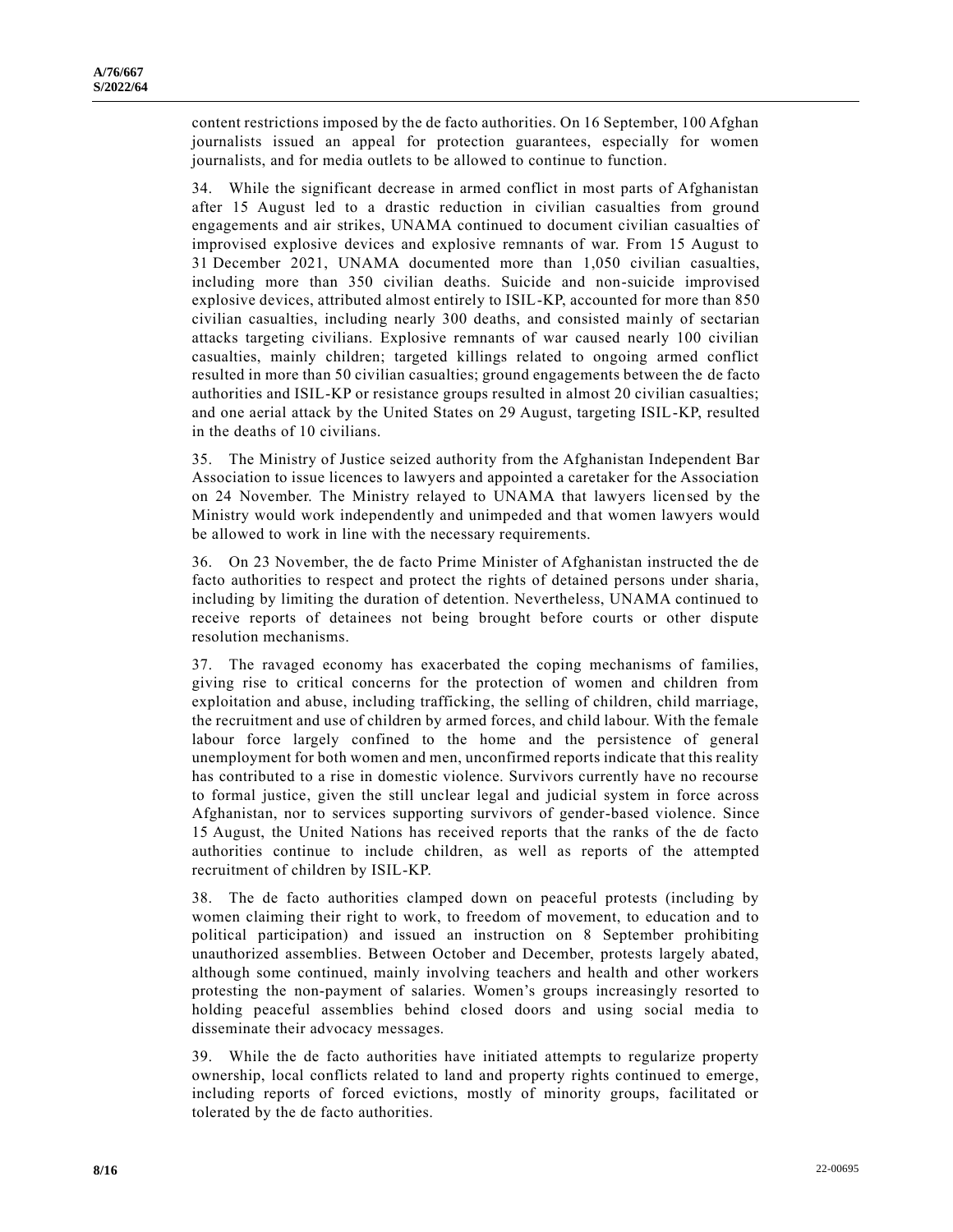40. In a statement issued on 18 September, the Afghanistan Independent Human Rights Commission reported that it had been unable to operate since 15 August. The announcement followed the searches and takeover of various Commission offices across the country, including its headquarters in Kabul.

#### **IV. Coordination of donor assistance**

41. With the Taliban takeover, the implementation of development cooperation frameworks was suspended. The United Nations, including UNAMA, continued to convene high-level discussions with humanitarian and development donors to encourage the financing of essential services in order to address the basic human needs of the Afghan people while fully respecting existing sanctions regimes. On 22 December, the Security Council adopted resolution [2615 \(2021\),](https://undocs.org/en/S/RES/2615(2021)) in which it stated that neither the provision of humanitarian aid nor the work of institutions involved in supporting, financing and processing critical humanitarian aid relief in Afghanistan violated existing United Nations sanctions. On the same day, the Office of Foreign Assets Control of the United States Department of the Treasury issued three general licences to facilitate the continued flow of humanitarian assistance and other support for Afghanistan, in addition to the two general licences issued on 24 September. In the text of the "frequently asked questions" issued with the licences, it is indicated that the licences are issued in support of resolution [2615 \(2021\),](https://undocs.org/en/S/RES/2615(2021)) specifically to facilitate the implementation of the transitional engagement framework of the United Nations for Afghanistan. In the framework, priorities are defined for addressing basic human needs, including humanitarian assistance, essential services, and social investments and community-level systems.

42. The United Nations Development Programme (UNDP) established a special trust fund for Afghanistan to manage donor funds for joint United Nations programmes focused on the continued delivery of essential servic es, livelihoods and community resilience to help households, communities and the private sector to cope with the situation. In the health sector, the Sehatmandi project, through which the provision of public health services is outsourced to non-governmental organizations, was funded through UNDP in October and through the United Nations Children's Fund and the World Health Organization by means of the Central Emergency Response Fund for the three months to the end of January 2022. The three agencies implemented projects in all 34 provinces of Afghanistan, supporting more than 2,300 health facilities in remaining operational. More than 3.1 million people, including 1.1 million children and 782,000 women, as well as 2.5 million people treated on an outpatient basis, have been provided with health services. The project also supported the payment of the salaries of some 26,000 health workers, including 7,300 women, as well as the procurement of medicines, laboratory reagents and other health products worth \$2.9 million.

43. The gross domestic product of Afghanistan has contracted by an estimated 40 per cent. The trading of goods, services and financial assets is severely limited; civil servant salaries cannot be paid in full, if at all; and fuel and food prices have risen sharply. In an effort to support income generation for poor Afghans who do not yet require humanitarian assistance, UNDP launched an area-based approach to development emergency initiatives. It is centred on creating sources of income through cash-for-work projects, local markets and livelihood opportunities with a particular focus on agribusiness, regenerative agriculture infrastructure, and services critical to food security.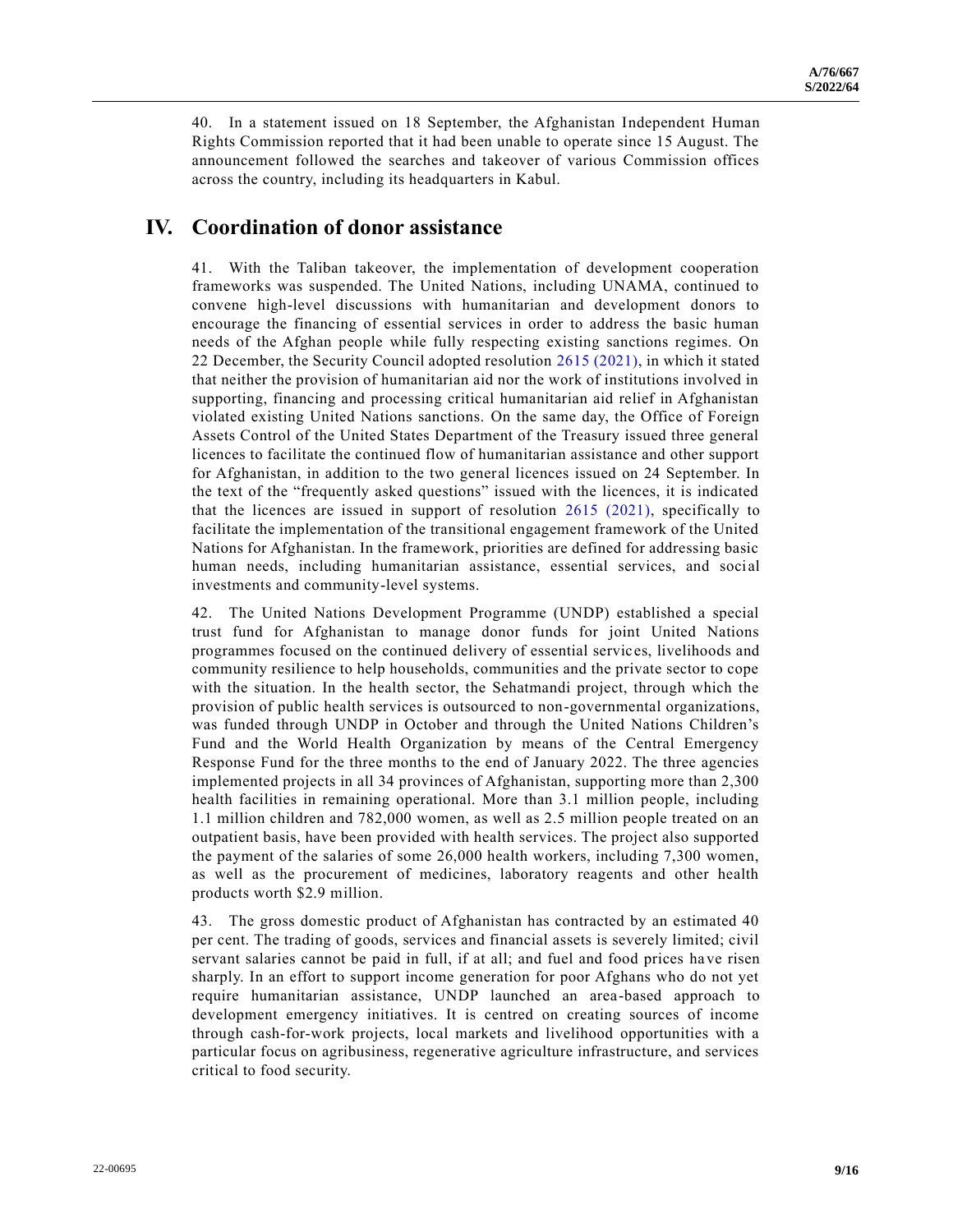### **V. Humanitarian assistance**

44. In 2021, almost half of the population was in humanitarian need owing to the impacts of conflict, drought and the coronavirus disease (COVID-19) pandemic. Donors provided nearly \$1.5 billion in response to the two 2021 humanitarian appeals for Afghanistan. This included \$762 million, or 126 per cent, of the \$606 million required for the flash appeal, and \$730 million, or 84 per cent, of the \$869 million sought for the humanitarian response plan. By the end of 2021, humanitarian partners had reached almost 18 million people with life-saving, multi-sector assistance in 384 of 401 districts. Since September, humanitarian partners have reached at least 8.9 million people with food; 143,921 children with community-based education; 162,229 people with household items; 1,385,999 people with health c are; 238,223 children under five years of age with treatment for acute malnutrition; 48,886 people with individual protection assistance; and 507,728 people with water, sanitation and hygiene assistance. Furthermore, health actors ensured the continuity of basic primary health-care services in more than 2,300 health facilities between October 2021 and January 2022. The outlook for 2022 remains grim, with 24.4 million people (59 per cent of the population) projected to be in humanitarian need, compared to 18.4 million in 2021 and with a humanitarian funding requirement of \$4.5 billion.

45. Afghanistan is experiencing one of the worst food insecurity and malnutrition crises globally. The country is facing a second drought in four years and the worst of its kind in 27 years. An estimated 22.8 million people are projected to be at "crisis" and "emergency" levels of food insecurity until March 2022. Almost 9 million of these will be at "emergency" levels of food insecurity – the highest number in the world. Half of all children under five years of age are facing acute malnutrition. Since January, humanitarian partners have provided more than 270,000 metric tons of food and \$38 million in cash to nearly 16 million people. Humanitarian partners also provided emergency wheat cultivation package assistance to 1 million people between July and November. Partners have provided safe drinking water, sanitation facilities and hygiene options to almost 4 million people.

46. As at 22 December, 157,820 people were confirmed to have contracted COVID-19, while some 7,337 had died since the start of the pandemic. This is likely underreported, as only 813,313 tests have been conducted countrywide. Testing capacity has expanded to 9,500 tests per day; however, treatment capacity remains limited. Also as at 22 December, more than 4.54 million people had been partially vaccinated, with close to 3.76 million people fully vaccinated. Vaccination among women and vulnerable groups remained disproportionately lower. Between mid-August and December, there were 7,778 clinically confirmed cases of measles among children under five years of age. The United Nations vaccinated over 2 million children against measles during the same period.

47. The number of impediments to humanitarian access has dropped since September, owing largely to the decline of conflict in the country. However, some 2,050 access-related challenges were recorded in 2021 – the vast majority before 15 August, when the conflict reached its most recent apex – compared to 1,104 in 2020. While humanitarians continue to face some interferences, with at least 376 access constraints reported between 1 September and 17 December, humanitarian access restrictions notably decreased to half of the previous monthly averages in October and November, with 97 and 99 incidents, respectively.

48. Between 1 January and 19 December, conflict displaced over 669,682 people, in addition to the 5 million who remain displaced since 2012. The number of people displaced by conflict since 15 August is 2 per cent of the total figure. Conflict-related trauma cases decreased by more than 60 per cent between September and November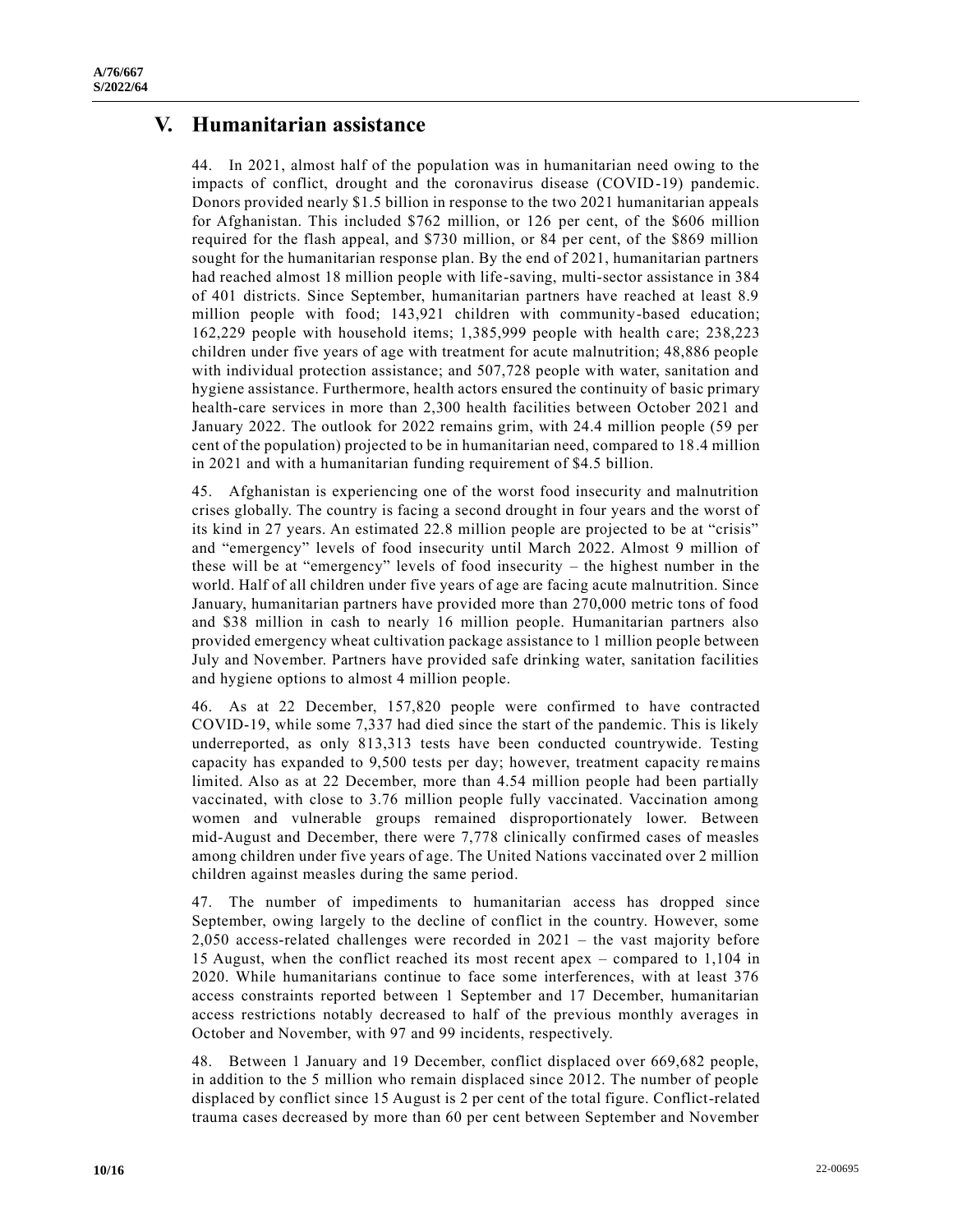compared to the same period in 2020. Children made up around 6 per cent of those suffering blast injuries. Between August and December, over 90,000 people received trauma care.

49. Between 1 January and 31 December, a record total of 1,263,707 people crossed into Afghanistan, of whom 768,197 were deported. Refugee returns remained small in number, with only 1,304 crossing into Afghanistan. Between 1 August and 31 December, 485,621 undocumented Afghan migrants and 72 refugees returned from the Islamic Republic of Iran, 20,871 undocumented Afghans and 12 refugees returned from Pakistan, and 10 refugees returned from other countries.

50. In 2021, Afghanistan experienced 4 cases of wild polio virus type 1 and 43 cases of circulating vaccine-derived poliovirus type 2. Four nationwide polio vaccination campaigns were conducted in 2021, each targeting 9.9 million children and using both house-to-house and mosque-to-mosque vaccination approaches. During the most recent campaign, in November 2021, more than 8.5 million children were vaccinated, of whom 2.4 million were vaccinated for the first time in over 3 years.

51. The extremely high level of explosive ordnance contamination, comprising explosive remnants of war and improvised explosive devices, poses a threat to civilians and humanitarian personnel. Between July and December 2021, the Mine Action Service and its partners cleared over 1 million square metres of contaminated land, safely removing thousands of explosive remnants of war and improvised explosive devices to the benefit of hundreds of communities. In addition, 108,650 people, including 14,504 women and girls, received explosive ordnance risk education.

# **VI. Counter-narcotics**

52. According to the November 2021 research brief of the United Nations Office on Drugs and Crime, the area under opium poppy cultivation in Afghanistan was estimated at 177,000 hectares. This was a 21 per cent decrease from 2020 but was offset by an increase in the opium yield per hectare. Estimated opium production in 2021 was 8 per cent higher than in 2020, indicating that production had exceeded 6,000 tons for an unprecedented fifth consecutive year. Income from opiates in Afghanistan amounted to between \$1.8 billion and \$2.7 billion in 2021. The total value of opiates, including domestic consumption and exports, stood at between 9 and 14 per cent of the country's gross domestic product. However, much larger sums are accrued along illicit drug supply chains outside Afghanistan. The illicit drug economy has become increasingly complex, with methamphetamine manufacture in Afghanistan increasing sharply in recent years.

53. Continued uncertainty since August 2021 has driven up opium prices, increasing incentives for cultivation and leading to concern over increased drug trafficking. The average opium price for 2021 was \$62 per kilogram, 13 per cent higher than in 2020. Prices doubled in August compared to May 2021 as an immediate reaction to the changed political situation in Afghanistan.

# **VII. Mission support**

54. As at 31 December, vacancy rates in UNAMA were 15 per cent for international staff, 19 per cent for United Nations Volunteers, 7 per cent for National Professional Officers and 5 per cent for national staff, compared to approved rates of 6 per cent, 7 per cent, 3 per cent and 3 per cent, respectively. The proportion of female staff was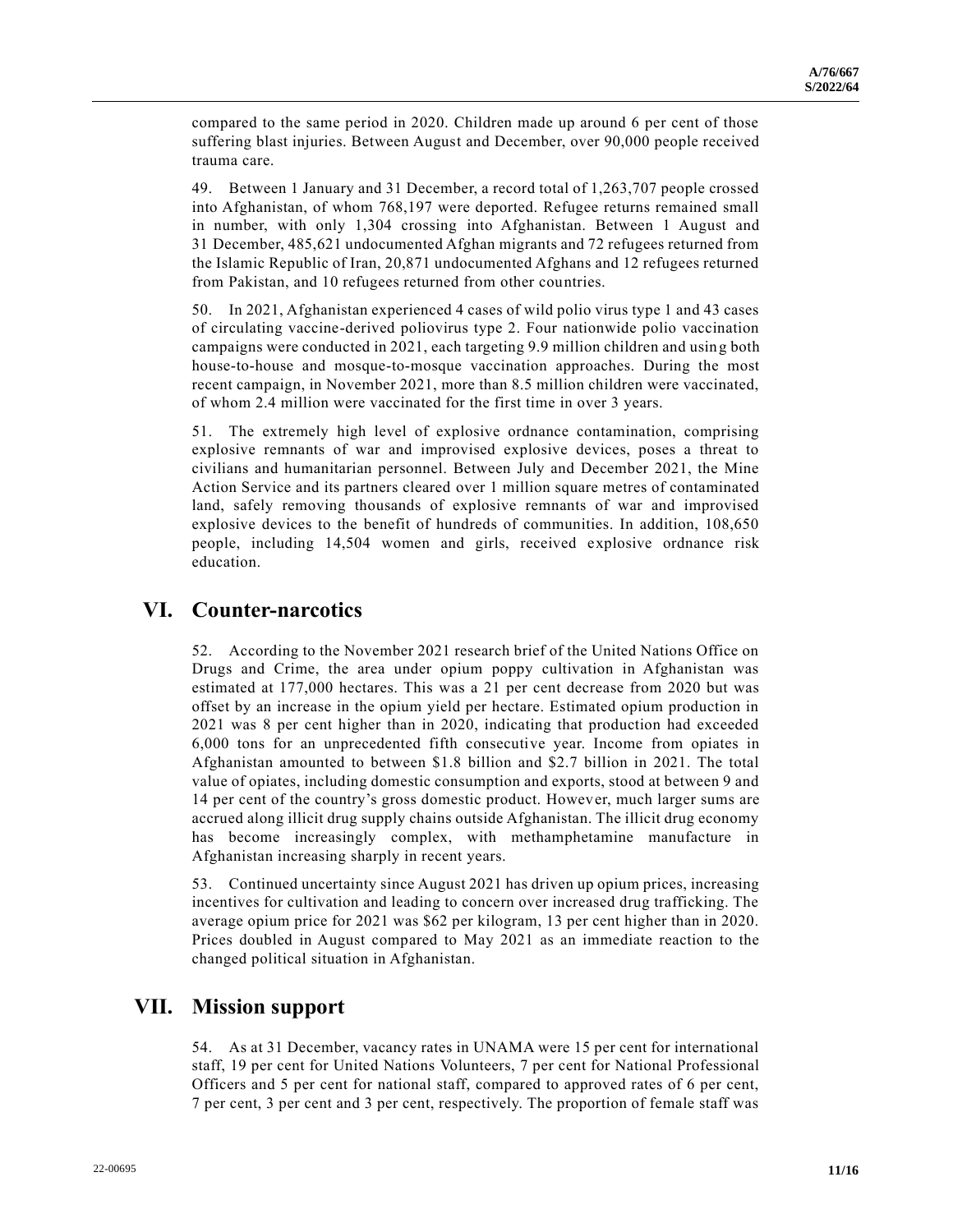32 per cent for international staff, 45 per cent for United Nations Volunteers, 13 per cent for National Professional Officers and 10 per cent for national staff.

55. Following the precautionary reduction of the Mission's presence in response to Taliban advances and the subsequent lifting of the relocation and evacuation status, personnel started to return to duty stations in September. A small number of staff continue to perform functions in the office established temporarily in Almaty, Kazakhstan. On the basis of an assessment of the COVID-19 situation in Afghanistan, in October, the footprint of personnel reporting to work was increased from 50 to 70 per cent, subject to changes in the prevailing security situation. Ongoing contingency planning is focused on COVID-19 caseloads and security risks to United Nations personnel and operations.

#### **VIII. Observations and recommendations**

56. The situation in Afghanistan remains precarious and uncertain six months after the Taliban takeover, as the multiple political, socio-economic and humanitarian shocks reverberate across the country. The responsibility of the United Nations to the people of Afghanistan, in particular the humanitarian imperative, has endured throughout the decades of conflict. This responsibility remains as pressing today as ever.

57. The Taliban is showing efforts to present itself as a caretaker Government. The movement, however, has yet to form governing structures that reflect the country's ethnic, political and geographic diversity and include women. Efforts are constrain ed by the lack of resources and capacity, as well as an ideology that clashes in many ways with international norms of governance. The movement is also seeking to manage its own internal coherence. With the Taliban not having established the trust of many of the Afghan people or convinced Afghans of its capacity to govern, many continue to seek to leave their country. Moving forward, it is essential that every effort be made to reach out to all segments of Afghan society in order to establish a process that can lead to inclusive governance structures, fully reflecting the wishes and interests of the diverse Afghan society.

58. Afghanistan is experiencing a massive economic contraction. An entire complex social and economic system is shutting down, in part because of the deficiencies in governance, the suspension of non-humanitarian aid flows and sanctions.

59. The best way to promote stability and future international support is for the Taliban to avoid the isolation that characterized its previous experience in power. Developing a constructive dialogue between the de facto authorities, other Afghan stakeholders, the region and the international community that is focused on the wellbeing and rights of the Afghan people is therefore essential. I note positively the steps taken towards establishing such a dialogue.

60. It is critical that this dialogue address the broad range of issues related to governance – including fundamental human rights and freedoms – that will have a significant impact on the prosperity and security of the citizens and future of Afghanistan, including its relationship with the international community. The respect and protection of the human rights, freedoms and well-being of the Afghan people, regardless of gender, age or ethnicity, and their capacity to fully and equally participate in all aspects of the social, economic and political life of the country ar e essential elements of an inclusive, stable and prosperous society.

61. The current situation that Afghan women and girls face with regard to the full exercise of their rights and freedoms, including equal access to education, economic opportunities and justice, is deeply concerning. Over the past 20 years, a generation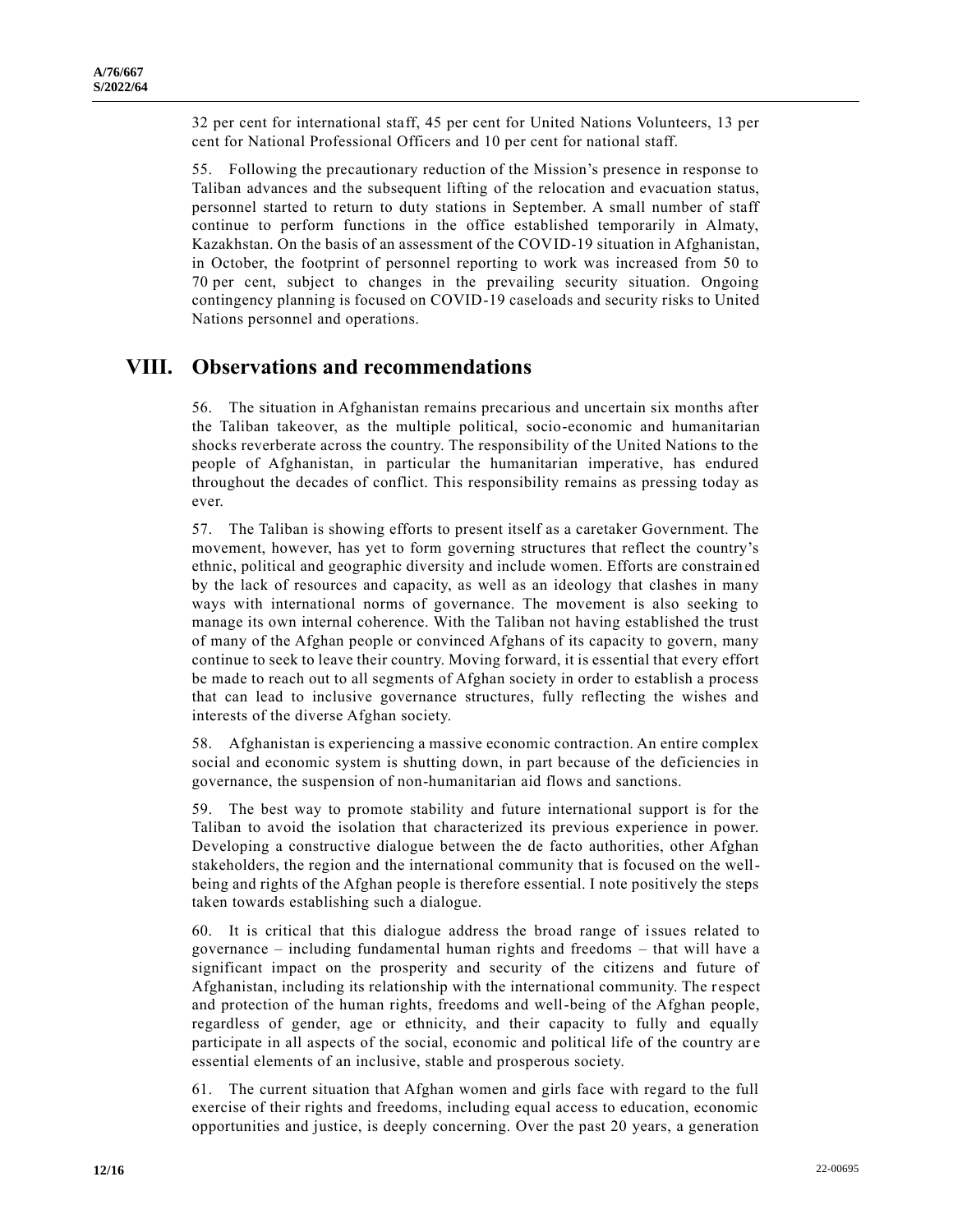of girls has enjoyed the benefits of education and the possibilities of full and productive roles in Afghan society, in government, business and other sectors. Shutting them off from these roles is not only an injustice to them but will also negatively affect the country's development and stability. I call upon the de facto authorities to take immediate steps to guarantee that Afghan women will be able to fully exercise their rights and freedoms.

62. Allegations of violations of the right to life continue to be levelled against the de facto authorities, including violations of the declared general amnesty for former Government officials and members of the Afghan National Defence and Security Forces. The commitments to the amnesty must be upheld to ensure respect for human rights obligations and to hold those responsible for violations accountable.

63. Reports of restrictions of the freedoms of opinion, expression, peaceful assembly and association have increased since 15 August. I urge the Taliban to ensure human rights-compliant policies, as well as independent and impartial investigations of alleged threats, violence and arbitrary arrests targeting media workers, protesters, human rights defenders, and the population at large, with a focus on vulnerable groups.

64. Forced evictions in several provinces continue to be reported, seemingly driven by decades-old conflicts over land, housing and property rights and affecting minority communities. Forced evictions may constitute gross violations of the rights to adequate housing; food; water; health; education; work; security of the person; freedom from cruel, inhuman and degrading treatment; and freedom of movement. I call on the de facto authorities to halt and prevent forced evictions, provide assistance to the evicted families and develop a strategy for addressing these conflicts in line with international human rights standards.

65. I am gravely concerned about the staggering scale of vulnerability across the country. More than half of the population is in need of life-saving assistance. At the same time, the ruptures in basic services, financial systems and civil service functions are exacerbating an already dire humanitarian situation. A staggering 23 million people – 55 per cent of the population – are at crisis and emergency levels of food insecurity, with some 9 million people expected to be at the "emergency" level – the highest number in the world. People are exhausting their limited reserves and being forced into harmful and irreversible coping mechanisms to survive – including putting their children up for forced labour, forced marriage and risky irregular migration, as well as selling land. The economic upheaval is occurring countrywide as urban households experience an evaporation of their income and bank-held savings.

66. Without the creative, flexible and constructive engagement of the international community, the humanitarian and economic situation in Afghanistan will only worsen. This engagement is distinct from the positions that members of the international community might take towards the de facto authorities. The United Nations remains on the ground, throughout the country, working at surge capacity to deliver humanitarian assistance and meet the basic needs of the Afghan population. During this difficult winter, with Afghan resilience stretched to its limit, it is essential for the international community to place the needs of the Afghan people first. I welcome humanitarian exemptions from the sanctions regimes already granted and call upon all donors to urgently provide additional commitments and issue general licences covering the transactions necessary for all humanitarian activities. Beyond the immediate humanitarian needs, the foundations of viable governance are fundamentally fractured, which presents a very real risk to the stability of the broader region and beyond.

67. It is more crucial than ever that we speak with one voice and with common and coordinated messages in reflecting the views of the international community. Given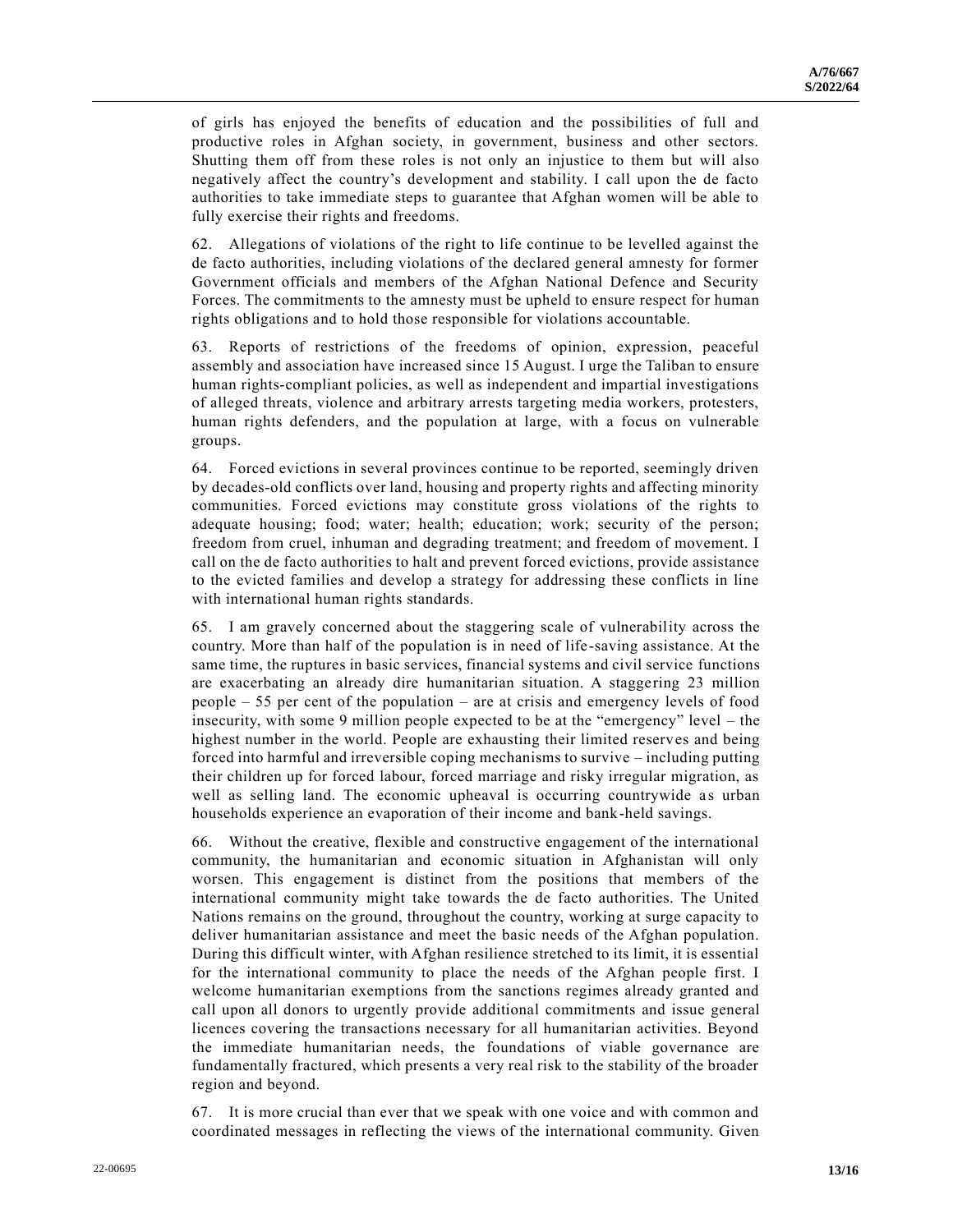Afghan and international aspirations for a better future, as well as the need to avoid the bouts of violent disputes that have plagued Afghanistan for over 40 years, an approach that integrates the political, security, socioeconomic, humanitarian and human rights aspects and priorities into one mission remains essential. Afghanistan is a multi-ethnic society whose diversity should be represented in the conduct of public affairs and the development of the country. The guiding principle for a future United Nations political presence should be to support the Afghan people.

68. I recommend that the strategic objectives of the future United Nations political presence include the following:

(a) To work with all actors to promote effective, responsible and inclusive Afghan governance and society while advancing reconciliation;

(b) To help strengthen the respect for and protection of fundamental rights and freedoms of all Afghan men and women;

(c) To support the provision of essential services to the Afghan population and contribute to creating economic and social conditions that can lead to self-reliance and stability.

69. I recommend the following priorities:

(a) Providing outreach and political good offices with a focus on responsive and participatory governance and inclusivity, and trust-building;

(b) Continuing to coordinate and enable the provision of essential humanitarian assistance;

(c) Coordinating international donors and organizations in relation to basic human needs, including through information-sharing, and supporting efforts to increase accountability, transparency and the effective use of aid;

(d) Facilitating structured policy dialogue between the de facto authorities, other Afghan stakeholders, the region and the wider international community;

(e) Promoting, supporting and advising on the implementation of the provisions of instruments concerning human rights and fundamental freedoms to which Afghanistan is a State party and by which it is bound, as well as on the monitoring and reporting of human rights violations and abuses; and advocating for the provision of, and equal access to, essential public services, as well as to due process and justice;

(f) Providing mine action to address the threat of explosive ordnance contamination to civilians.

70. The future United Nations presence would be headed by a Special Representative of the Secretary-General at the Under-Secretary-General level and comprise two pillars: (a) political and governance; and (b) humanitarian and development. As an integrated structure, the Mission, under the leadership of the Special Representative, would work to achieve greater coherence and efficiency across United Nations interventions.

71. A Human Rights Service under the Office of the Special Representative would provide impartial reporting and engagement with all stakeholders at the national and subnational levels. The Service would monitor, report and advocate with regard to the situation for civilians, including children, and advocate the fundamental rights and freedoms of all Afghan men and women; the protection of the rights of women and girls; the prevention and elimination of gender-based violence; access to justice; and the prevention of torture and the promotion of the rights of detainees. In addition, it would monitor and report on civil, political, social, economic and cultural rights to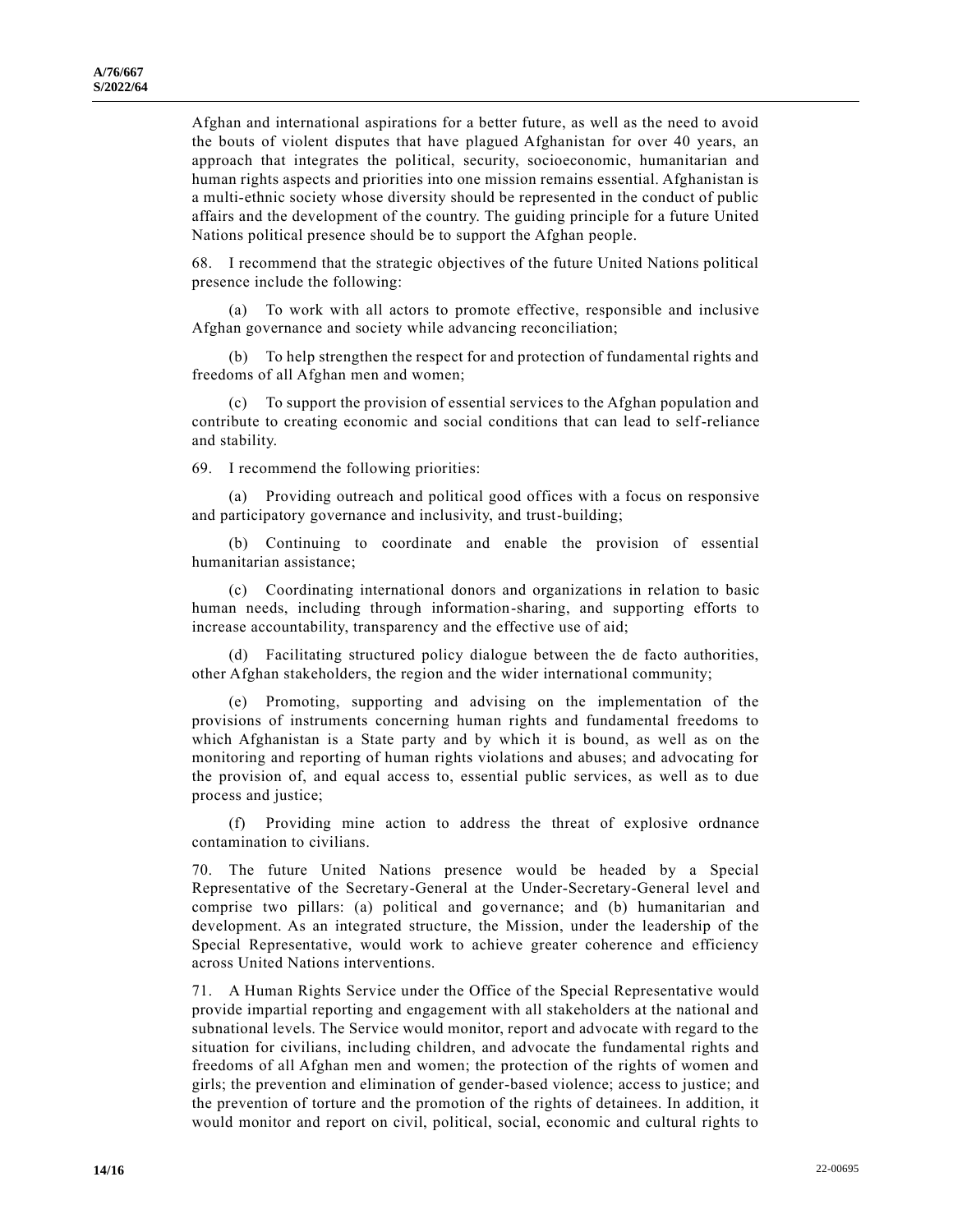assist with efforts to further reduce poverty and support social cohesion, as well as to support the rights of victims and civic engagement. Where appropriate and possible, the Service would be ready to provide technical advice to duty bearers on international human rights standards.

72. The political and governance pillar would include the following entities:

(a) Political Affairs Service: this Service would monitor and report on political, security, social and economic developments, provide comprehensive analysis and liaise with the de facto authorities, political actors, civil society representatives and other stakeholders to promote political inclusion and broad participation in the conduct of public affairs. It would also carry out the monitoring and analysis of security dynamics across the country. It would include capacities to perform analysis relating to political economy, including a better understanding of the illicit economy. In addition, a justice capacity would analyse and report on developments relating to the rule of law;

(b) Governance and Community Affairs Service: this Service, including its staff in field offices, would promote inclusive and participatory governance structures at the national and subnational levels, as well as broad participation, including of women, young people, minorities and people with disabilities. It would provide advice on inclusive consultative mechanisms, as well as confidence-building and conflict management and reconciliation, and support the local coordination of assistance provided by United Nations and partners;

(c) Regional Cooperation Unit: this Unit would facilitate coordinated approaches by countries in the region to contribute to stability in Afghanistan. It would work closely with the United Nations Regional Centre for Preventive Diplomacy for Central Asia on promoting cooperation between Afghanistan and the Central Asian countries, as well as with the Mission's liaison offices in Islamabad and Tehran.

73. The humanitarian and development pillar would include the following entities:

(a) Donor Coordination Section: this Section would facilitate structured policy dialogue between the de facto authorities, other Afghan stakeholders, the region and the wider international community; promote a path towards sustaining social investments; and support community-based systems for meeting basic human needs. It would work closely with the political economy analysis cell within the Political Affairs Service;

(b) Resident Coordinator Office: the head of the humanitarian and development pillar would also serve as the Resident Coordinator and Humanitarian Coordinator. The Office would assist with the Resident Coordinator's coordination functions and strengthen the cooperation and integration of activities across the country;

(c) Risk Management Unit: this Unit would monitor United Nationscoordinated assistance to Afghanistan to minimize the risk of aid diversion and incidental benefits to individuals and entities targeted by United Nations sanctions;

(d) Mine Action Service: this component would provide assessments of the explosive ordnance threat and its impact on civilians to the Mission leadership, advise and coordinate explosive ordnance threat mitigation measures in support of humanitarian and development initiatives, and support the coordination of the humanitarian mine action sector.

74. It is recommended to retain the current six regional field offices (covering several provinces) and five provincial field offices, in order to enable outreach across